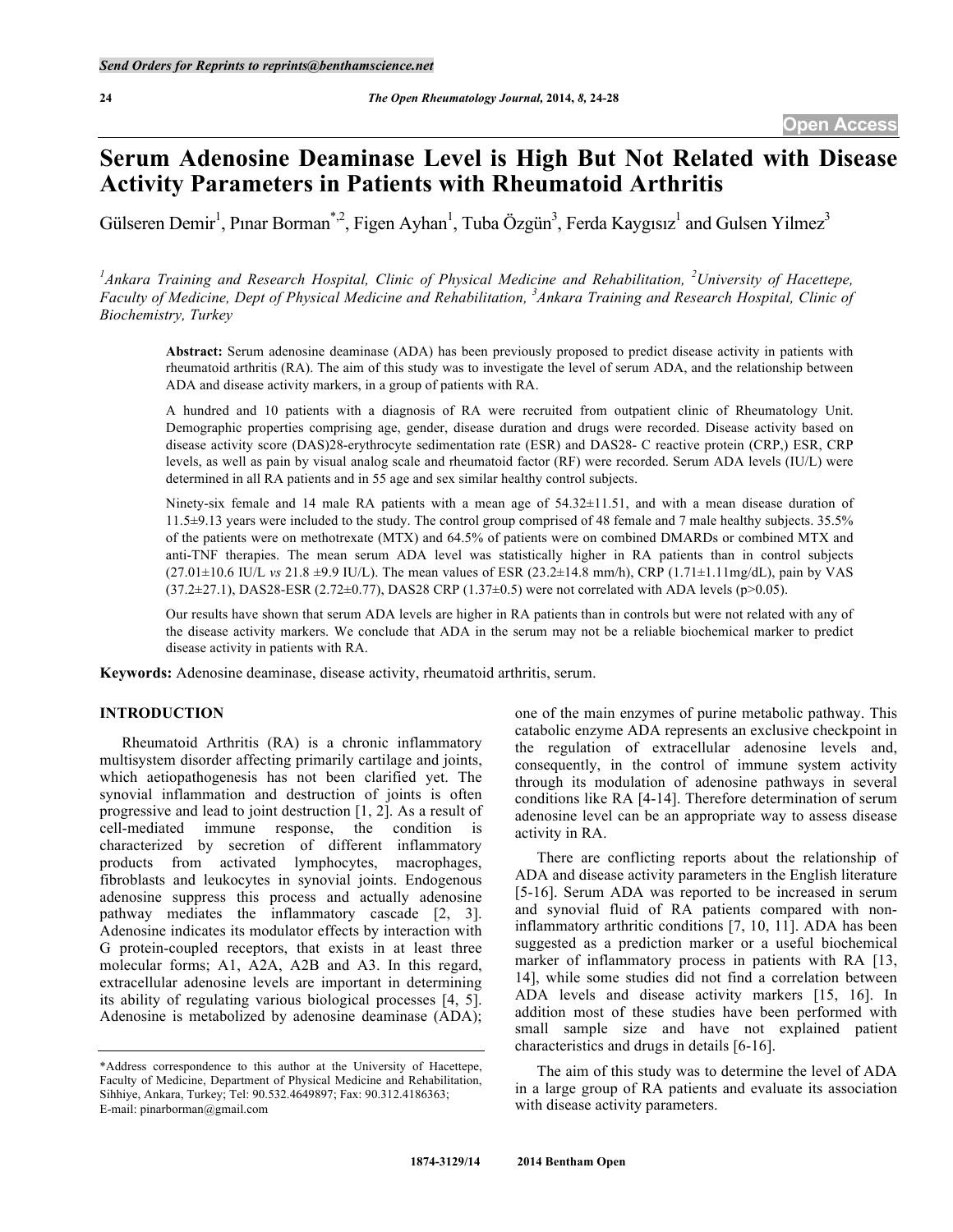## **MATERIALS AND METHODS**

A hundred and ten patients with RA, who met the American College of Rheumatology revised criteria [17] for RA, were enrolled from the outpatient clinics of Ankara Training and Research Hospital, Rheumatology unit of Physical Medicine and Rehabilitation Clinic, between 2012 January and December. Patients with a mean BMI>35, aged<18, and >80 years patients with these comorbid diseases (chronic renal failure, hepatic insufficiency, thyroid disease, heart failure, tuberculosis, septic conditions and uncontrolled diabetes mellitus) were not included to the study. 144 patients with rheumatoid arthritis were assessed for eligibility. 5 patients refused to participate in the study and 29 patients were excluded due to age or comorbid diseases. Therefore 110 RA patients were included to the study. Fifty- five age and sex similar (within  $\pm$  2 years) healthy control subjects who were the members of the hospital staff and volunteered to participate in the study, were comprised. We obtained informed consent from all the patients and controls, and the study was approved by the ethics committee of the hospital.

Demographic characteristics including age, sex, body mass index (BMI) in all subjects, and drug intake and disease duration of RA patients were recorded. All patients underwent a clinical interview and physical examination. In order to determine disease activity in patients with RA, disease activity score (DAS)28 was performed [18].

Blood samples of the patients were taken to determine hemoglobin (Hb), erythrocyte sedimentation rate (ESR) using the Westergren method, rheumatoid factor (RF) using nephelometric method and C reactive protein (CRP) by turbidimetric method in RA group. The numbers of tender and swollen joints as well as joint pain assessed by visual analog scale (VAS) were collected from patient files. DAS 28-ESR and DAS28-CRP were calculated for each patient using well-known calculations which included the number of tender and swollen joints, ESR and CRP, and patients' global assessment of general health expressed on visual analog scale [18]. The ESR, CRP, DAS28 and pain by VAS were considered as disease activity parameters.

Serum ADA levels in patient and control groups were determined and the relation between ADA level and disease activity parameters were evaluated. Although the exact effect of MTX on the ADA enzymatic activity is not clearly understood, it is assumed that in purine enzyme metabolic pathway, MTX increases adenosine and inhibits ADA both directly and indirectly [10]. Therefore the RA group was divided into two groups as patients receiving MTX and patients on drugs other than MTX. Subgroup analysis was performed in regard to ADA and related activity parameters.

The serum level of ADA was determined in all subjects. Serum samples were obtained from venous blood, routine laboratory investigations were performed on samples of RA patients and after this all serum samples were frozen immediately. The samples were stored at -80°C until measuring time. ADA activity was determined by an enzymatic spectrophotometric method with Schimadzu CL-770 clinical spectrophotometer [19].

# **Statistical Analysis**

Data analysis was performed using the SPSS statistical package program version 15.0 for Windows. Data for variables were described using mean  $\pm$  SD. The comparisons for continuous variables between the two groups (patients and controls) were performed by independent sample t test and Mann–Whitney U test as appropriate.

Correlation analysis for continuous variables was performed using the Spearman's correlation test. Scatter plot was performed to indicate the correlation between two continuous variables (ADA and DAS28). The value of p<0.05 was considered significant.

#### **RESULTS**

The study group comprised 110 RA patients and 55 healthy control subjects. The demographic characteristics of the subjects are shown in Table **1**. No statistical difference was observed between the groups according to age, sex and BMI (p>0.05). The clinical features including the disease activity parameters of RA patients are shown in Table **2**. Thirty-two (35.5%) of the patients were on methotrexate (MTX) and 64.5% of patients were on combined disease modifying antirheumatic drug (DMARD)s or combined MTX and anti- tumor necrosis factor (TNF) therapies, 14 patients (12%) were on leflunomide (LEF) therapy, 44 patients (40%) were using corticosteroids and/or NSAIDs in addition to DMARDs. All patients using MTX were also receiving folic acid supplementation 5mg/week. The mean MTX and folic acid dosages were 15.4 mg/week and 5 mg/week respectively. The mean ADA level was determined as  $27.01 \pm 10.6$  IU/L in the RA group and was found to be statistically higher than in the control group  $(21.8\pm9.9 \text{ IU/L})$ , (independent sample t test, p<0.05). No relationship was observed between the mean ADA level and disease activity parameters (Spearman correlation test, p>0.05) (Figs. **1**, **2**).

|                           | $RA(n=110)$       | Control $(n=55)$ |
|---------------------------|-------------------|------------------|
| Age (mean $\pm$ SD) years | $54.32 \pm 11.51$ | $49.8 \pm 9.83$  |
| Sex(F/M)                  | 97/13             | 45/10            |
| Body mass index $(kg/m2)$ | $25.8 \pm 5.4$    | $26.9 \pm 7.8$   |
| Disease duration (years)  | $11.5 \pm 9.13$   |                  |

**Table 1. The demographic characteristics of the patients and control subjects (descriptives).**

RA: Rheumatoid arthritis.

Depending on the assumption that MTX decreases the inflammation by stimulating the adenosine receptors and by inhibiting ADA, we assessed the serum ADA of RA patients receiving MTX and taking DMARDs other than MTX. Patients with RA were divided into two groups according to the use of MTX. According to this classification, 71 patients were on MTX while 39 were on DMARDs other than MTX. There was no statistically significant difference between patients with MTX and patients with other DMARDs, in regard to serum ADA level (independent sample t test, p>0.05, 27.53±11.4 *vs* 24.16±7.8 respectively). we evaluated the relationship between disease activity markers and ADA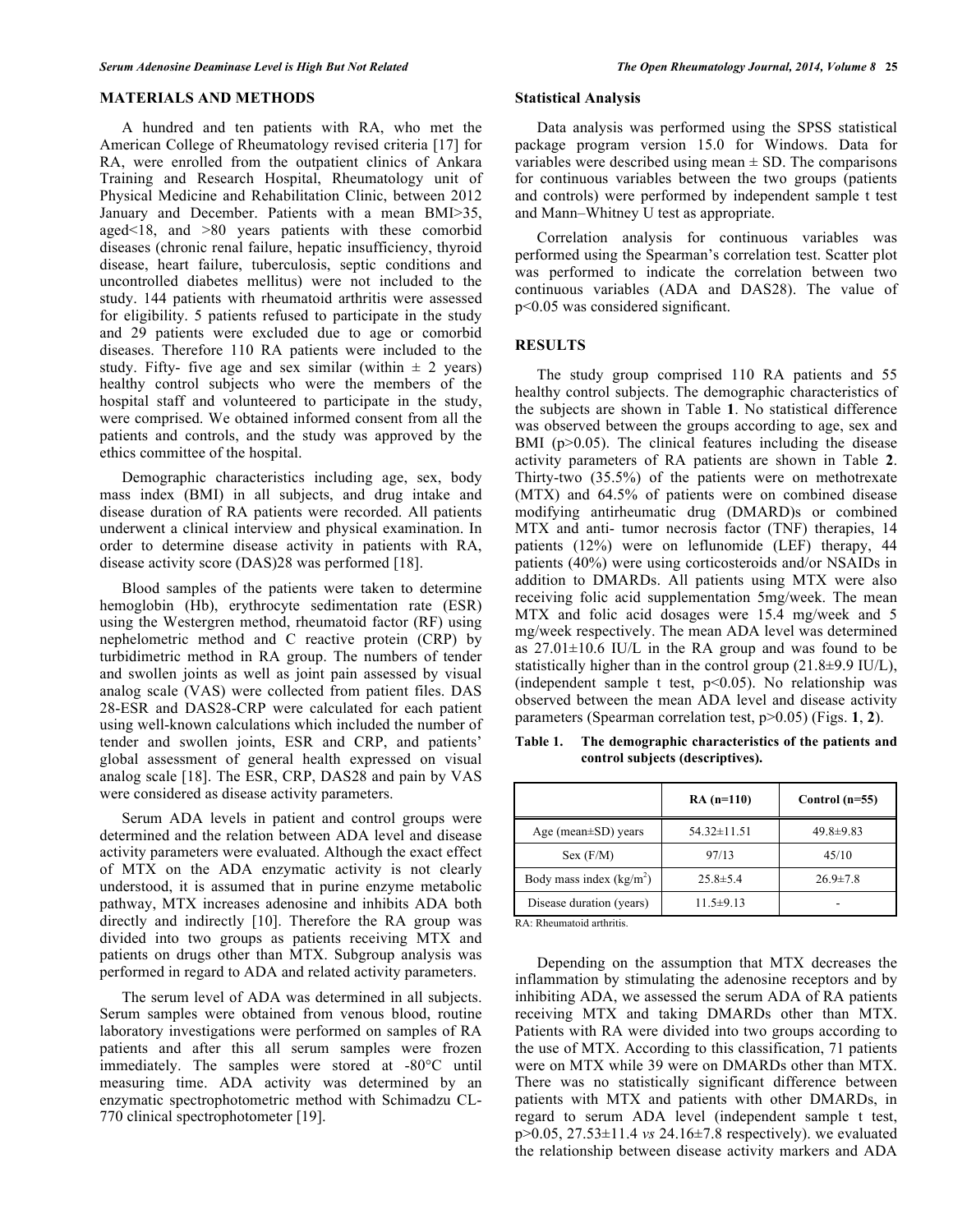levels in groups with regard to MTX usage, and we could not find any relationship between disease activity markers and ADA levels in none of these groups (Table **3**, Spearman correlation analysis, p>0.05).

**Table 2. The mean±SD values of the clinical activity parameters and RF levels in the patient group (descriptives).**

|               | $RA(n=110)$<br>$Mean \pm SD (Min-Max)$ |
|---------------|----------------------------------------|
| Pain by VAS   | $27.22 \pm 27.17(0-100)$               |
| $ESR$ (mm/h)  | $23.28 \pm 14.89$ (2-65)               |
| $CRP$ (mg/dL) | $1.15\pm0.6$ (0.3-14.4)                |
| DAS28-ESR     | $2.72 \pm 0.78$ (0.68-4.47)            |
| DAS28-CRP     | $1.37\pm0.51(0.96-2.82)$               |
| RF            | $122.01 \pm 156.59(10-640)$            |

VAS: visual analog scale, ESR: erythrocyte sedimentation rate, CRP:C-reactive protein, DAS: Disease activity score, RF: Rheumatoid factor, min: minimum, max: maximum, SD: standard deviation.

## **DISCUSSION**

Serum ADA was previously reported to be increased in serum and synovial fluid of RA patients compared with noninflammatory arthritic conditions [7, 10-12, 20]. Yuksel *et al.* found an increased level of ADA activity in synovial fluid of patients with RA, than in their control group [11]. Zekeri *et al.* indicated higher serum ADA activity in RA patients when compared with osteoarthritic patients [12]. Most of the previous studies had shown a significant relation between the mean serum ADA level and disease activity markers [7, 11, 13, 14] Sari *et al.* investigated the relation betweeen serum ADA level and its isoenzymes with disease activity of RA and showed that total ADA and ADA2 had correlation with RA activity [7]. Nalesnik *et al.* have shown that ADA activity is related with inflammation and serum ADA could be a useful biochemical marker of inflammatory process in RA [14]. Zamani *et al.* determined a relationship between ADA and disease activity and reported that 'serum ADA may help to predict disease activity in patients with RA' [13]. On the other hand Erer *et al.* could not find a relation between ADA levels and disease activity parameters in their RA group receiving DMARD and/or anti TNF therapy [15]. Also Cordero did not define a relation between serum ADA and disease activity in their study group [16]. In this study we determined higher levels of ADA in RA patients than in healthy control subjects similar to previous data, but could not find a significant relationship between ADA activity and disease activity parameters. In our group, disease activity was relatively not so high compared to previous papers, which might be related with the maintenance of variable treatments during the study. We speculate that the ADA levels might be related with disease activity parameters if the study group included patients with high disease activity and without treatment. As this is not ethical, further studies with recently diagnosed RA patients may clarify these points and would be of importance.



**Fig. (1).** The correlation between of ADA levels and DAS28-ESR values, indicated as scatter plot.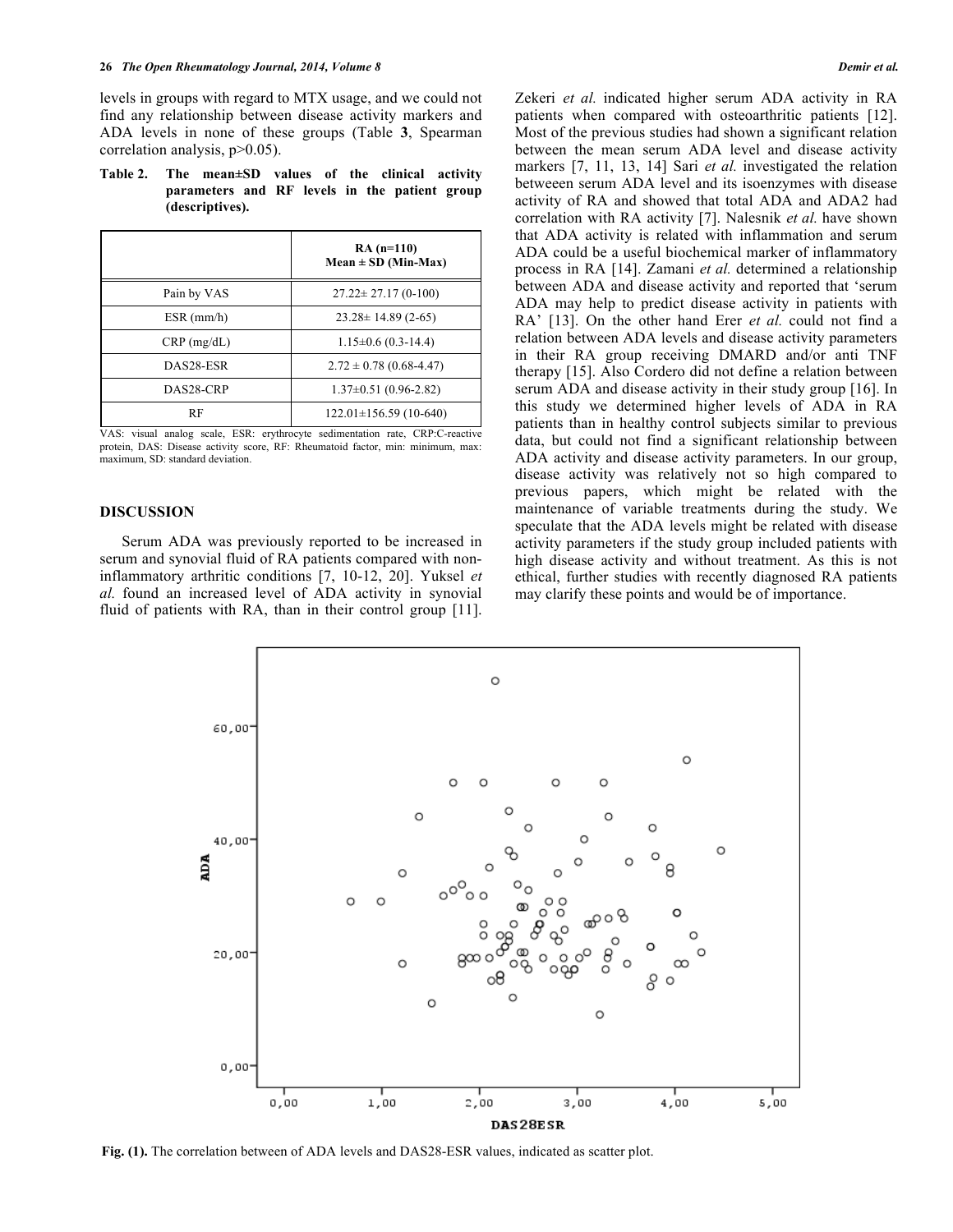

**Fig. (2).** The correlation between ADA levels and DAS28-CRP values indicated as scatter plot.

| Table 3. | The relationship between ADA and disease activity                                                 |
|----------|---------------------------------------------------------------------------------------------------|
|          | parameters in both patient groups using MTX and<br>using other DMARDs (Spearman correlation test, |
|          | $p > 0.05$ ).                                                                                     |

|             | <b>ADA Patients on MTX</b><br>$(n=71)$ | <b>ADA Patients on Other</b><br>$DMARD$ (n=39) |
|-------------|----------------------------------------|------------------------------------------------|
| <b>ESR</b>  | $p=0.370$<br>$r=0.111$                 | $p=0.221$<br>$r=0.209$                         |
| <b>CRP</b>  | $p=0.475$<br>$r=0.088$                 | $p=0.592$<br>$r=0.092$                         |
| DAS28-ESR   | $p=0.736$<br>$r=0.042$                 | $p=0.535$<br>$r = -0.107$                      |
| DAS28-CRP   | $p=0.839$<br>$r = -0.025$              | $p=0.491$<br>$r=0.119$                         |
| Pain by VAS | $p=0.781$<br>$r=0.034$                 | $p=0.606$<br>$r=0.089$                         |

ADA: Adenosine deaminase, MTX: methotrexate, DMARD: Disease modifying antirheumatic drug, VAS: visual analog scale, ESR: erythrocyte sedimentation rate, CRP:C-reactive protein, DAS: Disease activity score.

Serum ADA reflects monocyte/macrophage activity in several inflammatory disease like RA, viral conditions or tuberculosis [8, 9, 21]. Etiology of RA is considered mostly to be a T helper- mediated disease. Endogenous adenosine has anti-inflammatory function but due to some local factors, its concentration may decrease in the emission area. Inflammation triggers adenosine release suppression and

elevation of ADA activity, which causes adenosine disturbance and lead to decreased enzyme activity which disintegrates ATP to adenosine. Therefore reduction of local concentration of adenosine by ADA may contribute to joint inflammation of RA [5, 10, 22, 23]. Regarding these points; the higher levels of ADA found in our and previous RA patients are not surprising.

Methotrexate is the anchor drug for therapy of RA and more often its combination with other DMARDs is used commonly. Since the anti-inflammatory effect of MTX is *via*  the stimulation of adenosine receptors, it was considered that the therapeutic effects of MTX could be as a result of catalytic activity of ADA in the serum [5, 10]. The pathophysiology of adenosine secretion is also related with MTX pathways [10, 24-26]. Previous studies indicated that 'adenosine is an effector molecule mediating the therapeutic effects of MTX *via* adenosine receptor signalling' [5, 14]. It is suggested that MTX inhibits ADA and increases vasodilatation induced by adenosine. Therefore it is an assumption that ADA activity in serum may be a possible biochemical marker for monitoring the therapeutic effects of MTX in RA patients [5, 14]. Nalenisk *et al.* determined a significant correlation between ADA and CRP concentrations in serum of RA patients who were not on MTX therapy [14]. Van Ede *et al.* concluded a relationship between ADA and MTX treatment in patients receiving MTX and folic acid [26, 27]. Salesi *et al.* determined ADA levels before and after the MTX treatment in their RA group and indicated an association with ADA levels with the efficacy of MTX treatment [10]. But these studies did not